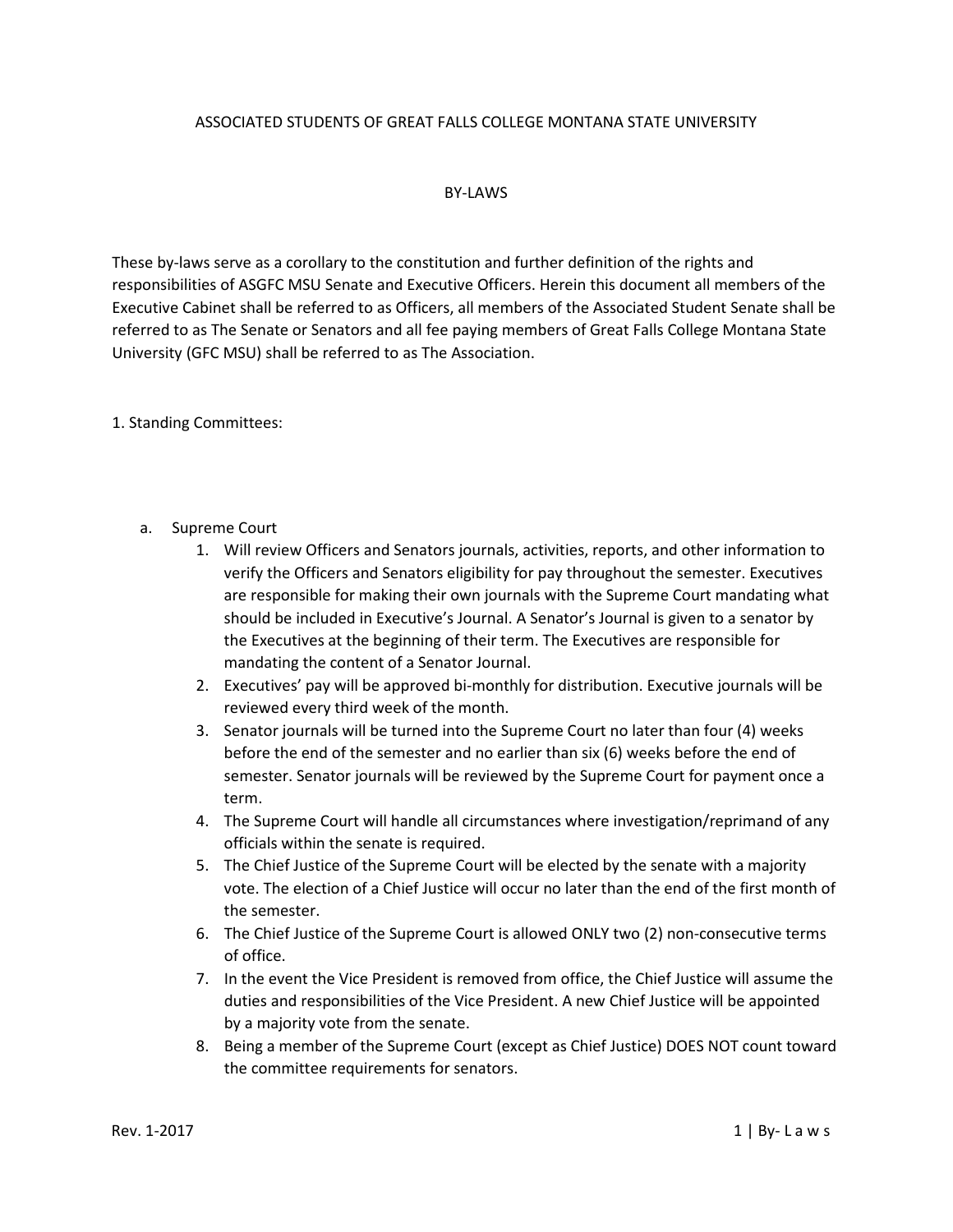- 9. The Chief Justice is not eligible to be chair of any other committees. The Chief justice is not obligated to join any other committees after being appointed by the senate.
- b. Recruitment/Event Committee (REC): Will strive to increase a positive student atmosphere and campus life within the College. Will strive to collaborate with the community at large. Will be in charge of organizing mandatory large events, unless otherwise delegated by the President. SRC is encouraged to hold monthly events that benefit the student body (i.e., Raffles or other campus events). In addition, SRC will be in charge of all decorations and all correspondence of the student senate.
- c. Food Pantry: The student food pantry is a committee within student government that will oversee all operations of the student food pantry. The student government representative will be responsible for insuring that the following duties are performed:
	- Acceptance and distribution of items donated to the food pantry. 2
	- Maintenance and organization of the food pantry. 2
	- Reporting any new developments to student government **D**
	- Accepting and providing for (as resources allow) specific requests **a**
	- Maintaining proper documents, and contracts. 2
	- Recruiting volunteers. ?
	- Community outreach ?
	- Keeping updated reports and member list and making that information available to the senate. **n**
	- The Food Pantry Chair is required to maintain a journal of his/her activities. Including approximate lbs. of food provided to students.

Student food pantry will be exclusively under the executive control of student government. Participating members will be students of GFC-MSU or one of its affiliates (MSU Northern/Bozeman), or members of the staff of GFC-MSU. Other community members will be considered for membership with the Food Pantry at the discretion of the student government committee appointed to this organization and approval by president.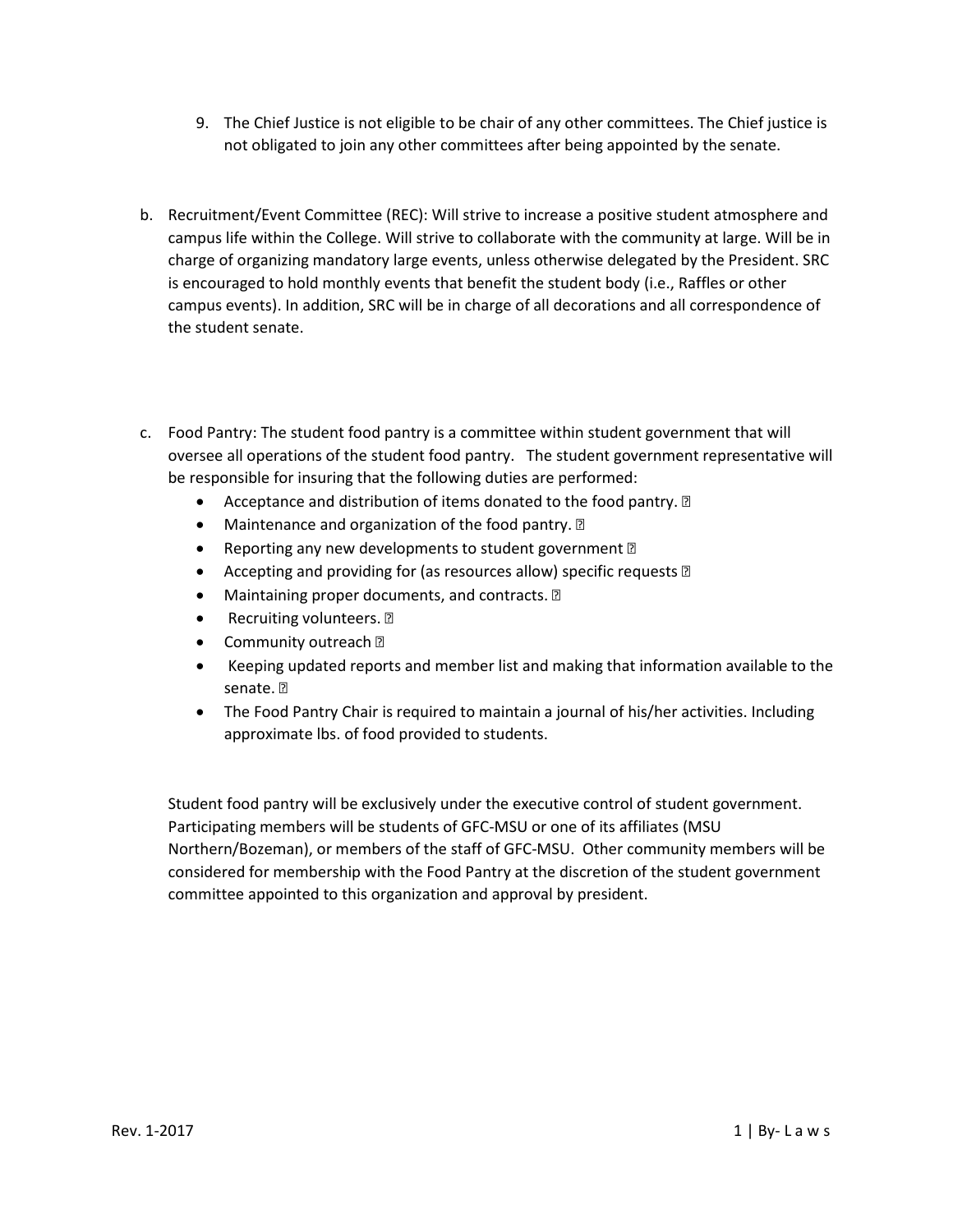- 2. Elections, term limits and campaigns:
	- a. Any member of the Senate, past or present, who has served at least one semester in the Senate, including the current semester, may be nominated for office provided they meet the qualifications for office as defined in the constitution and by-laws.
	- b. Nominations will occur no later than the second meeting in March. In extenuating circumstances the date will be set by the Vice President of the Senate with the Senate's approval.
	- c. Individuals must be nominated for an office by a current Senate member; they may not selfnominate.
	- d. Nominees must sign the attached Release of Directory Information form, allowing their personal information to be released to the campus community and/or general public.
	- e. Any Senate member nominated for the position of Office may decline said nomination at any time up until and including the day of election.
	- f. All nominees may campaign for office, at their own expense, beginning the last week of March. No funds (from GFC MSU or the Senate) may be utilized for individual campaigns. Campaigns must be conducted within the established policies of the College and the Montana University System with respect to publication and distribution of information. The Associated Students shall be notified by the Senate of the nominees, Q/A session dates and times and course of action to vote. g.
	- g. Elections will be held four weeks prior to the end of the semester. In the event of extenuating circumstances, the date will be set by the Vice President of the Senate with the Senate's approval.
	- h. The Association shall render their vote for nominees via a web election. Online voting will be open for a four-day timeframe. Students will vote using their Student ID number to ensure only one vote per student; however, all individual ballots will remain confidential. The votes will be tallied and Student ID numbers will be cross-referenced with a current list of Student IDs from the GFC MSU Registrar's Office. Duplicates will be discarded as well as non-valid Student IDs.
	- i. New Officers will be notified by members of the current ASGFC MSU Executive Cabinet within 24 hours of the close of balloting. The campus body will be notified within 24 hours of the close of balloting.
	- j. The incoming and outgoing officers will have a transition period lasting at least four weeks Incoming officers will preside over the senate meeting during the transition weeks and will be monitored by the outgoing officers.
	- k. Officers may serve no more than a total of two terms in office, but may serve as a Senator after said term of office. A term for a Senate member is defined as one semester. A term for an officer is defined as one school year (two semesters plus any summer session.)
	- l. Any fee-paying member of the Association shall be allowed the opportunity to serve as a Senate member, provided all qualifications are met.
	- m. Any and all election disputes shall be directed to the current ASGFC MSU Vice President and ASGFC MSU Secretary at the time of the election. In the event that the disputed election concerns the Vice President and/or the Secretary, the election dispute will be directed to the current ASGFC MSU President and the current GFC MSU Associate Dean of Student Services.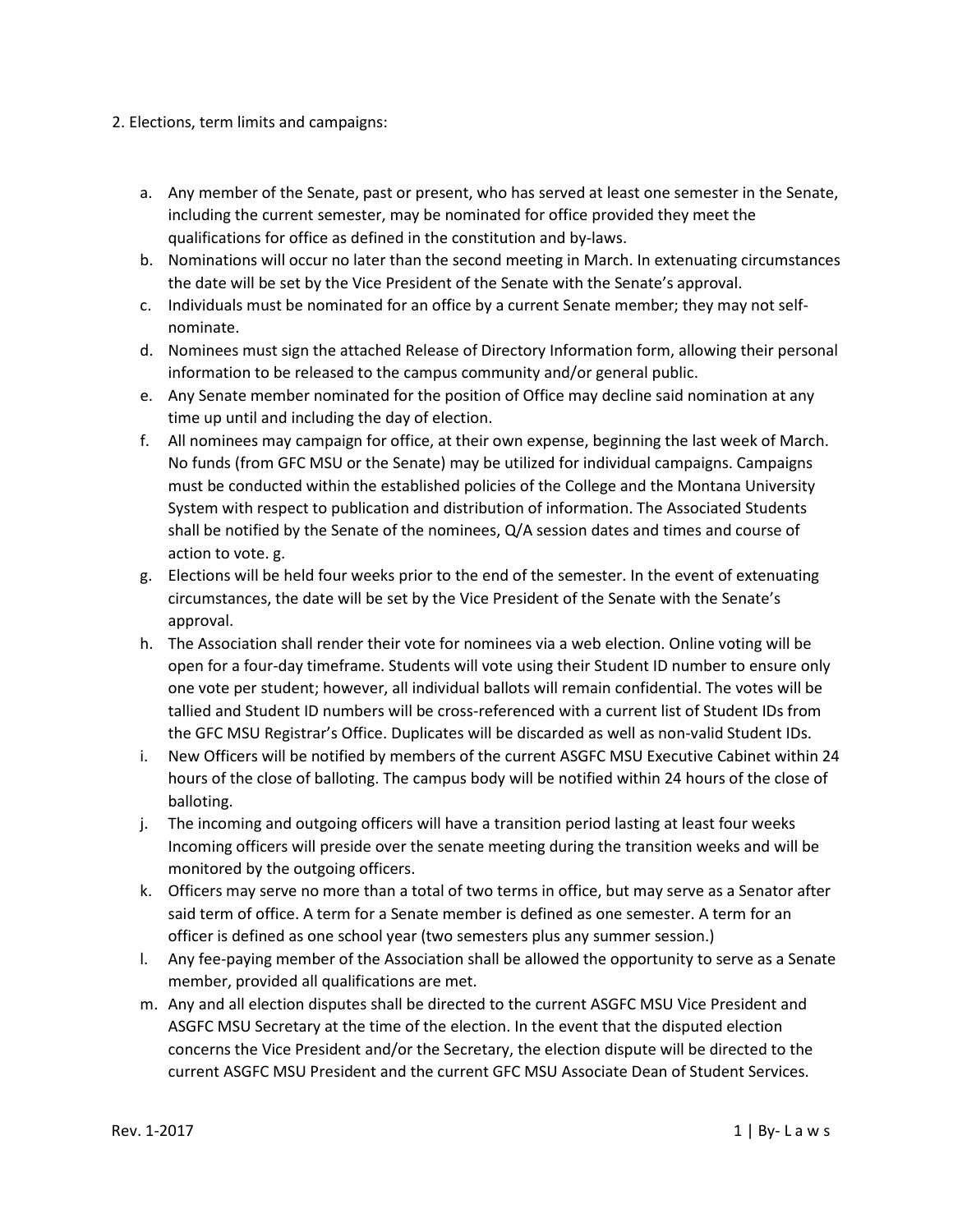- n. Any and all outgoing Executive Cabinet members must provide a personal explanation of duties to the incoming officers, as defined in the Constitution and by-laws. If they fail to perform this duty, their last pay check will be held.
- 3. Student Lounge:
	- a. The pool table shall be maintained by Student Government. In the event professional repair is needed, it shall refer cost to the Senate.
	- b. The vending machines will be maintained by the businesses contracted to provide them, who will be contacted by the Secretary when necessary, unless this duty is otherwise assigned by the President.
- 4. Salaries:
	- a. Officer salaries shall total as follows per semester: President, \$1000, Vice President, \$900, Secretary, \$800, Treasurer, \$800. Five (5) equal payments shall be made. These payments are applicable during the regular fall and spring semesters. Officers serving terms over the summer will receive an additional sum of \$200.
	- b. Senator salaries shall total \$50, with Standing Committee Chairpersons receiving an additional \$25. Senators shall be paid one time only at the end of each semester provided they fulfill their responsibilities.
	- c. The Supreme Court reserves the right to review all officer and senator journals and activities and holds the obligation to recommend a reduction in pay for any individual found to not be performing their duties. The Supreme Court shall inform the Senate of any and all approvals of pay for informational purposes.
	- d. The Chief Justice of the Supreme Court will be paid a total of \$100 per term. This will be paid at the end of their term, at the same time the senators are paid.
	- e. The Chair of the Food Pantry will be paid under a work study position.
	- f. Co-Chairs will be paid \$75 per term. This will be paid at the end of the semester.
- 5. Computer Usage Policy:
	- a. a. A copy of the current campus computer usage policy can be obtained in the GFC MSU IT department or on the IT web site. All senators and officers will adhere to the policy.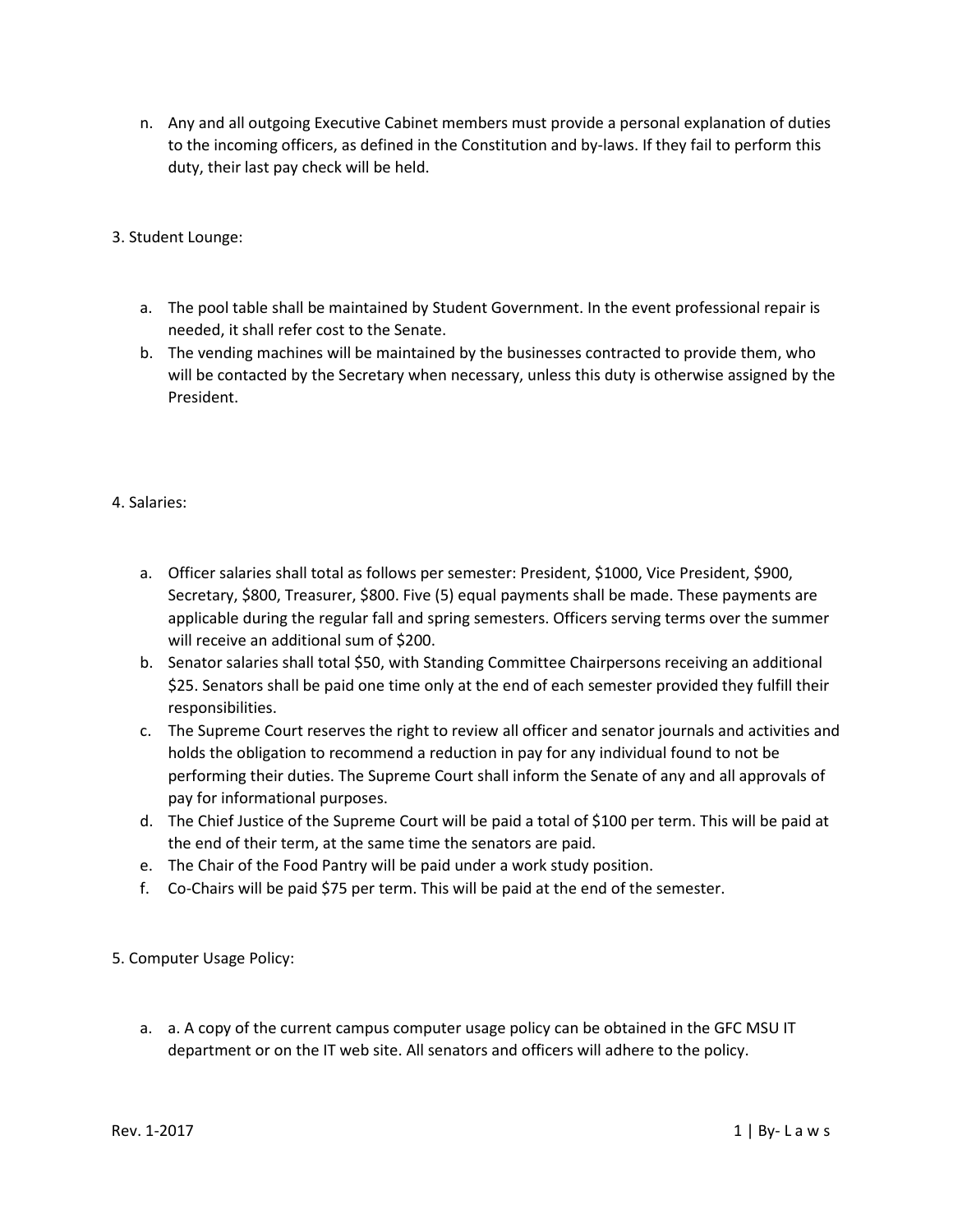- 6. Mandatory Large Events:
	- a. To be excused you must give an executive a sound reason for not going to a mandatory event.
- 7. Requests for Funds:
	- a. Any group requesting funds must have previously been recognized by the Senate. All programs of study and academic departments are deemed previously recognized. Any student organization requesting recognition should refer to the Student Organization Application Procedures (S.O.A.P.) found on the student government webpage.
- 8. President Qualifications and Duties:
	- a. During an Officers term they must be attending classes for the full year (fall and spring semesters) and must be enrolled in at least six credits per semester.
	- b. Officers must maintain a Semester Grade Point Average (GPA) of at least 2.5. Failure to achieve a semester 2.5 will result in non-payment of semester any future salary and removal from office.
	- c. Officers must attend all meetings unless excused by another executive officer. Executives cannot excuse themselves from meetings.
	- d. Must be well versed in Roberts Rules of Order and able to conduct the business of a meeting in an efficient manner.
	- e. Will act as the official representative of the Associated Students at all times during the term of office, and will act accordingly.
	- f. Will be the primary means of communication between the ASGFC MSU administration, faculty, staff and Association.
	- g. Will have the authority to request and receive reports from the administration/faculty/staff as necessary to perform assigned duties.
	- h. Will serve as Chairperson of the Executive Cabinet and the Senate, and as such will have no vote except in the event of a tie. This is in accordance with Roberts Rules of Order and Article 3, Section 5 of the Constitution.
	- i. May appoint Senate members to campus-wide committees as required and assist in the coordination of said committees, and shall promote student participation in such committees.
	- j. Cannot vote in Senate except when there is a tie vote.
	- k. Has the power to veto any resolution or amendment passed by the Senate, as follows: If the President does not deem the measure to be in accordance with the Constitution or by-laws, or beneficial to the Association, he/she may state "veto" upon announcing the results of the vote. The matter must then be tabled until the following regular meeting, at which time the vetoed item shall be the first order of old business following opening the meeting, roll call, and review of previous minutes. The matter shall be opened for a motion to override veto, if seconded the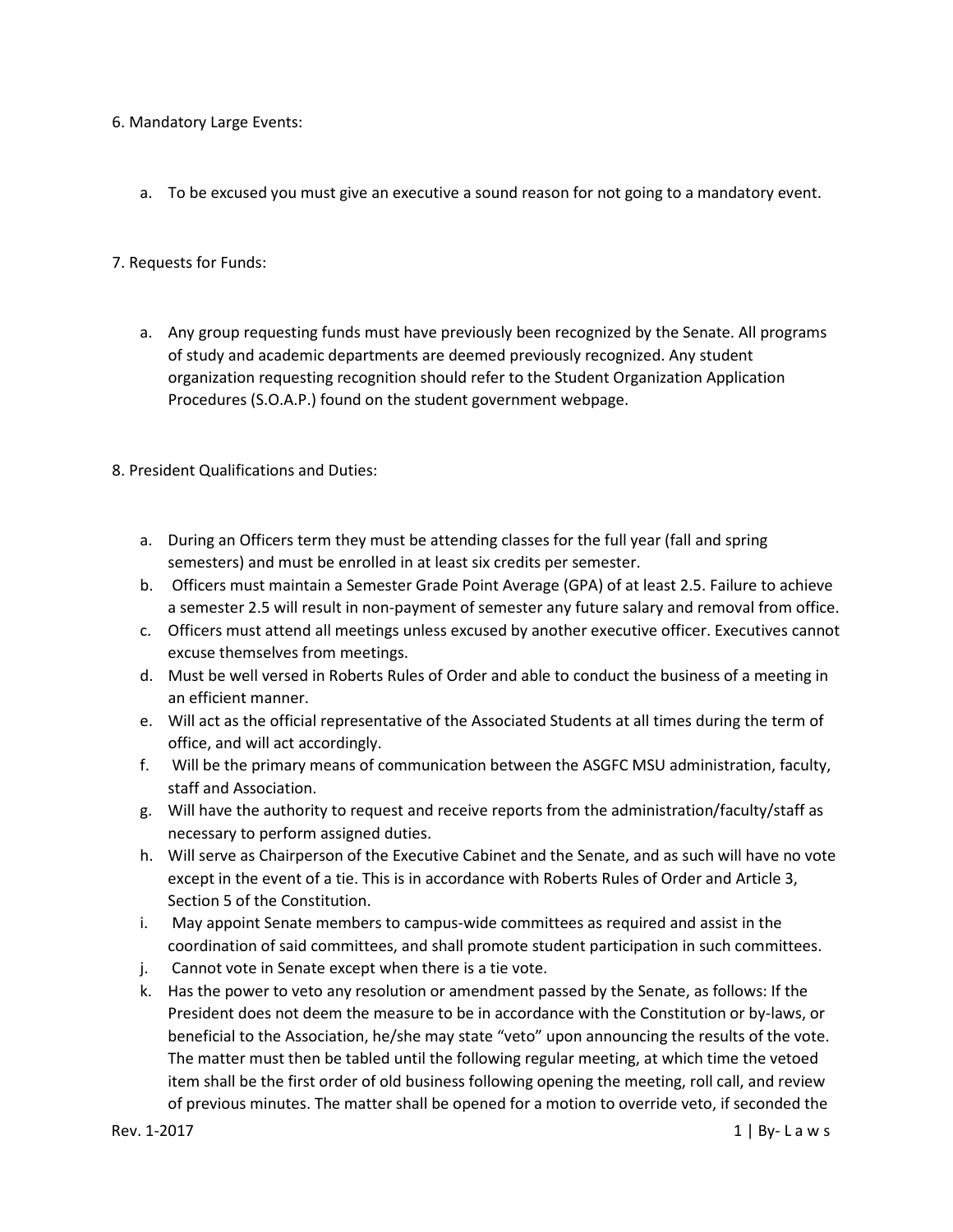motion shall require a 2/3 majority of the quorum to pass. Shall the motion to override the veto fail to be seconded or fail the vote, the matter shall be closed in accordance with Article 5, Section 8 of the Constitution.

- l. Will be responsible for the public relations and/or the delegation thereof for the Association.
- m. Will serve as a voting member of ASGFC MSU for the Montana Associated Students (MAS), and in any and all other statewide student organizations.
- n. Will oversee the Executive Officers and Senate in the performance of their duties, provide them with necessary information to perform those duties to the best of their abilities, and intervene if deemed necessary to uphold the Constitution and by-laws.
- o. Shall uphold and enforce all articles of the Constitution and by-laws
- p. Will maintain a journal of his/her activities relating to the office and provide to the ASGFC MSU Supreme Court according to these By-Laws.
- q. Will appoint a secretary and treasurer after being elected into office
- r. If the President is impeached or removed for any reason, the Vice President will assume the position of president.

10. Vice President Qualifications and Duties:

a. During an Officers term they must be attending classes for the full year (fall and spring semesters) and must be enrolled in at least six credits per semester.

b. Officers must maintain a Semester Grade Point Average (GPA) of at least 2.5. Failure to achieve a semester 2.5 will result in non-payment of semester salary and removal from office.

c. Officers must attend all meetings unless excused by another executive officer. Executives cannot excuse themselves from meetings.

d. Will assume the President's duties in his/her absence. In any matter resulting in vacancy in the office of President, shall assume the office for the remainder of the term of office.

e. Will develop the agenda for Senate meetings, and notify all Senators at least 48 hours prior to any special meetings.

f. Will call roll at all Senate meetings.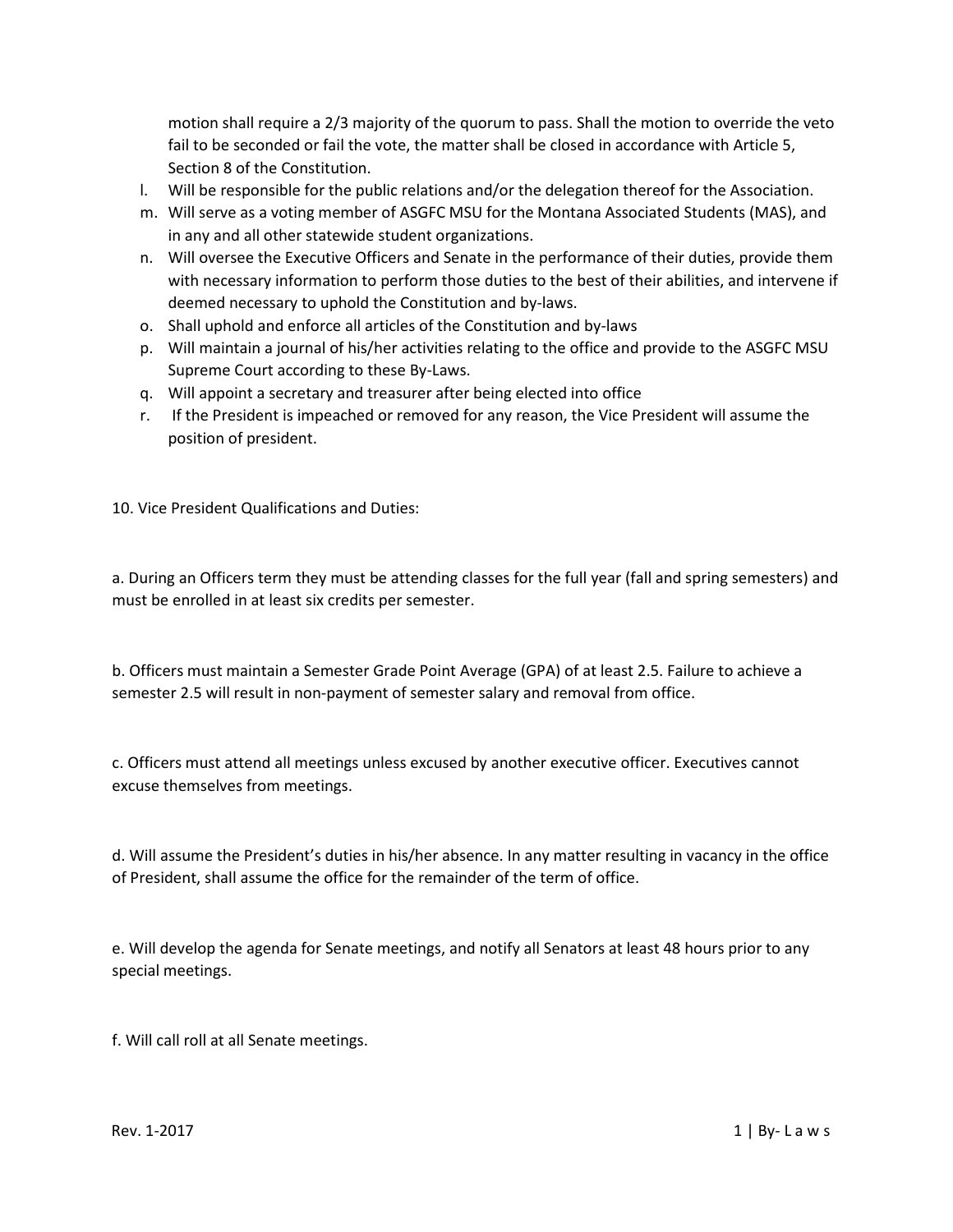g. Will be responsible for overseeing all Associated Student elections with the Secretary.

h. Will oversee all elections and will act as Chairperson for any election committee that may be formed.

i. Will oversee all Senate committees, if in attendance will have voice at those committee meetings, and must intervene if the Constitution, By-laws or ASGFC MSU policies are violated.

j. Will fulfill other duties as assigned by the President.

k. Shall uphold and enforce all articles of the Constitution and By-laws.

l. Will maintain a journal of his/her activities relating to the Office.

m. Will serve as a voting member of ASGFC MSU for the Montana Associated Students (MAS).

n. Will have a voice and be a voting member at all senate meetings.

o. If the Vice President is impeached or removed for any reason, the Chief Justice of the Supreme Court will assume the position of Vice President.

10. Secretary Qualifications:

a. During an Officers term they must be attending classes for the full year (fall and spring semesters) and must be enrolled in at least six credits per semester.

b. Officers must maintain a Semester Grade Point Average (GPA) of at least 2.5. Failure to achieve a semester 2.5 will result in non-payment of semester salary and removal from office.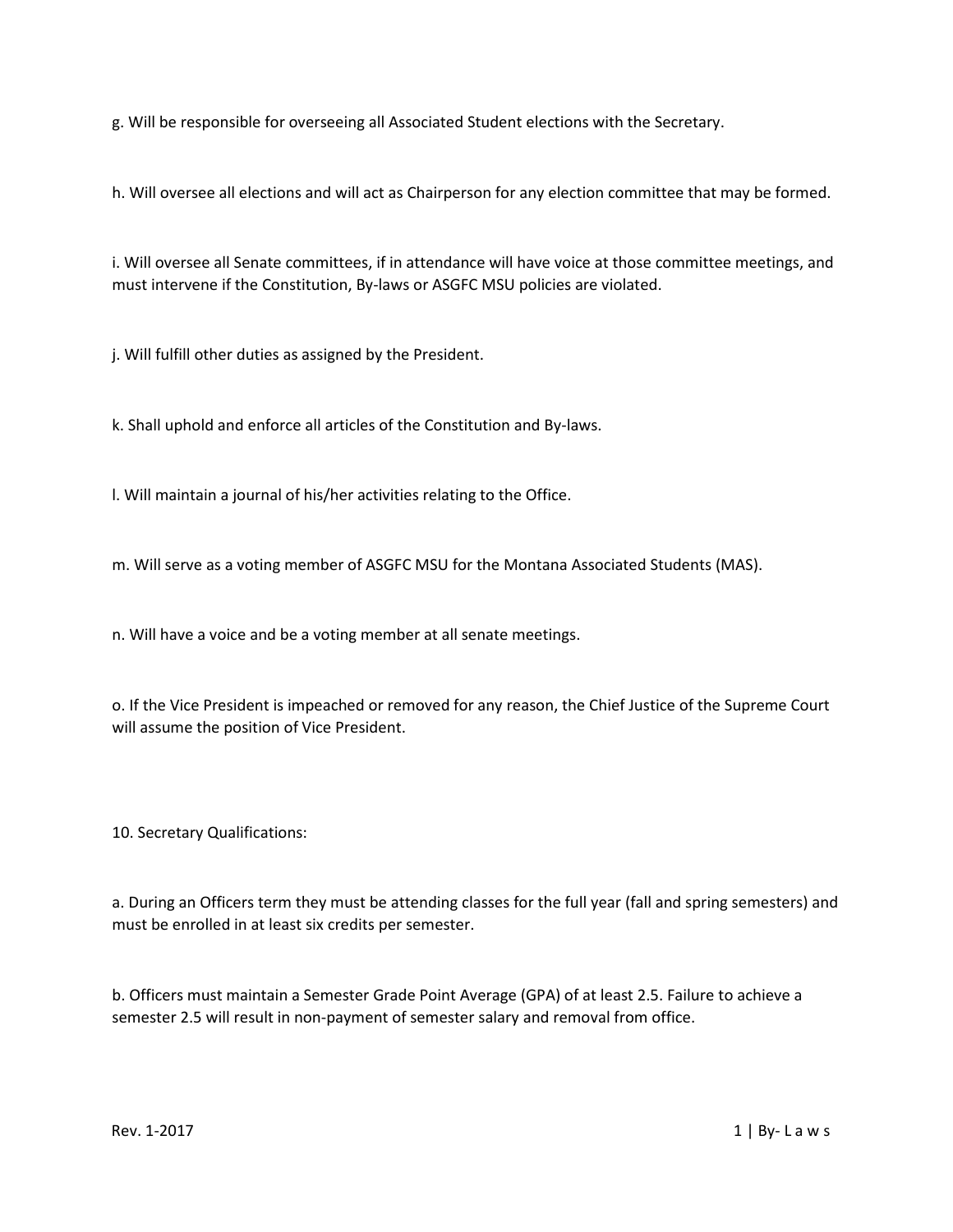c. Officers must attend all meetings unless excused by another executive officer. Executives cannot excuse themselves from meetings.

d. Will keep current, accurate and precise written records of all Senate meetings, and post such to the ASGFC MSU web site. Will annotate and attach a corrections page to the original minutes to maintain an accurate documentation of meetings.

e. Shall be responsible for correspondence within the Senate.

f. Shall keep all committee reports.

g. Will be responsible for maintaining all records in an orderly fashion in the Senate office.

h. Will be responsible for receiving W-2 information from all Senators, relaying messages to Senators, scheduling building use for the Senate, and maintaining the Senate office.

i. Will fulfill other duties as assigned by the President.

j. Shall uphold and enforce all articles of the Constitution and By-laws.

k. Will maintain a journal of his/her activities relating to the Office.

l. If the Secretary is impeached or removed for any reason, the President will appoint a replacement for the position. Said appointment will be done in accordance with Article 4 Sec 4 of the ASGFC-MSU Constitution.

m. Keep ASGFC MSU web site updated.

11. Treasurer Qualifications and Duties: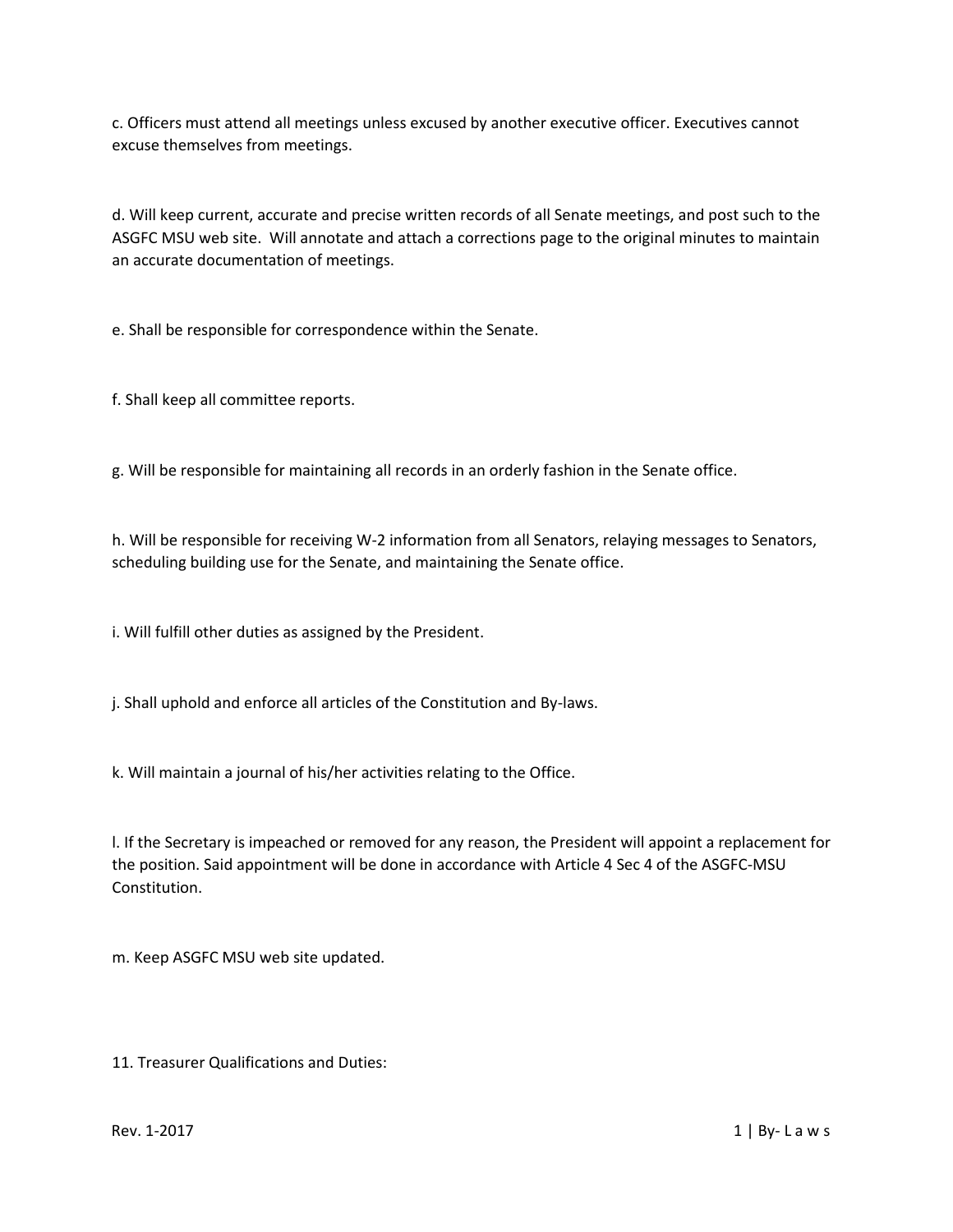a. During an Officers term they must be attending classes for the full year (fall and spring semesters) and must be enrolled in at least six credits per semester.

b. Officers must maintain a Semester Grade Point Average (GPA) of at least 2.5. Failure to achieve a semester 2.5 will result in non-payment of semester salary and removal from office.

c. Officers must attend all meetings unless excused by another executive officer. Executives cannot excuse themselves from meetings.

d. Will manage the business and financial affairs of the Associated Students, keeping all records of said affairs in an orderly fashion, and shall keep the Executive Cabinet and Senators apprised of the financial condition of the ASGFC MSU.

e. Draft proposed budget for the year, for review and approval by Senate.

f. Shall provide monthly detailed accounting reports, and an annual audit to the Senate.

g. Will meet with the GFC MSU Fiscal Authority to verify Associated Students accounts and distribution of funds.

h. Will fulfill all other duties as assigned by the President.

i. Shall uphold and enforce all articles of the Constitution and By-laws.

j. Will maintain a journal of his/her activities related to the Office.

k. If the Treasurer is impeached or removed for any reason, the President will appoint a replacement for the position. Said appointment will be done in accordance with Article 4 Sec 3 of the ASGFC-MSU Constitution.